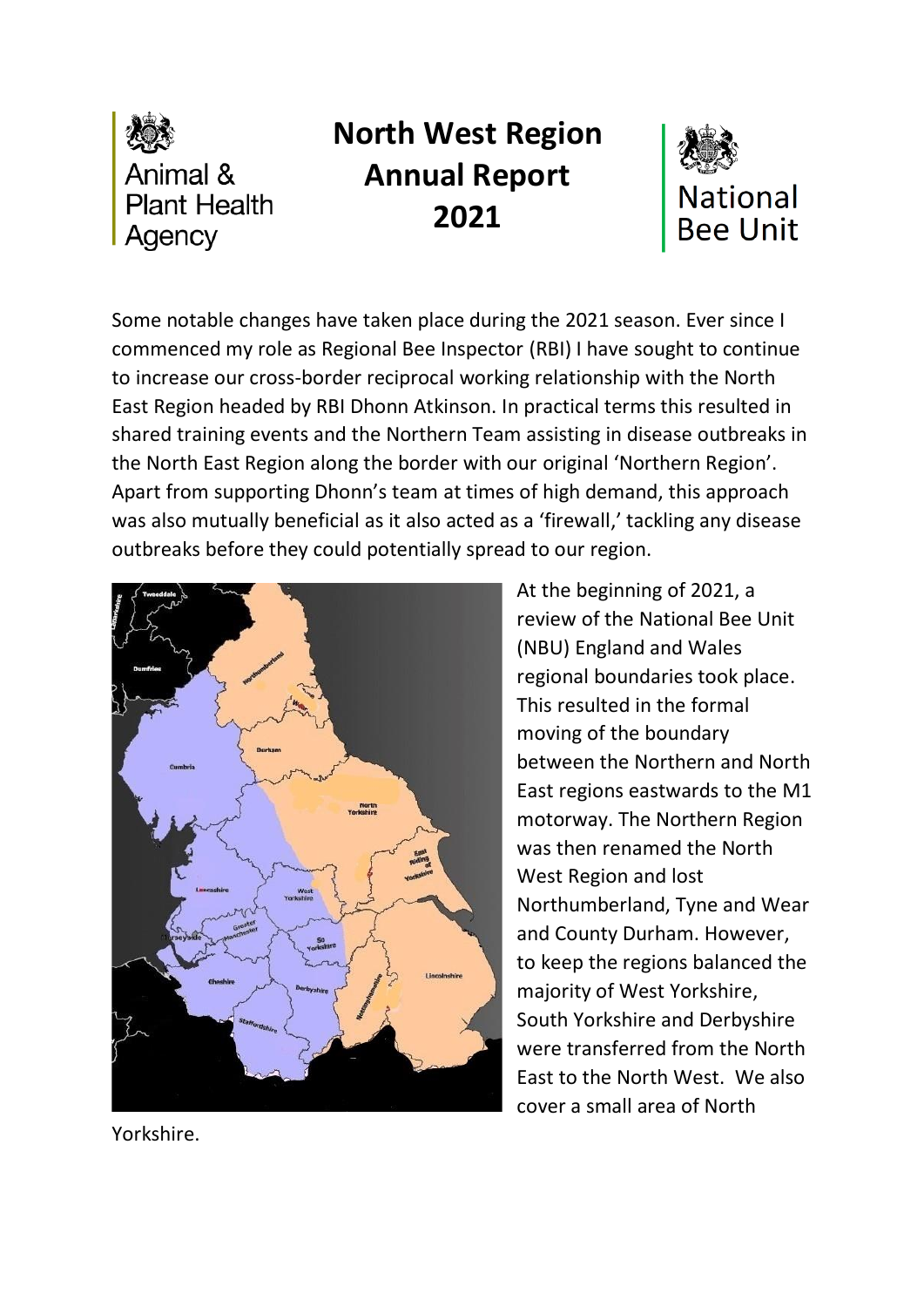I have attached a map indicating the new boundary, the North West Region being represented by the (darker) blue area, the North East by the lighter area.

As a result of these changes two inspectors transferred regions, Brian Murphy to the North East team and Phil Khorassandjian to the North West.

#### **The 2021 Season**

During the early part of the season the often cool and wet weather did hold back some colonies. I am always hesitant to generalise without caveat, as I am sure that some beekeepers will argue the opposite was true for their stocks or locality. However, we did receive many reports of dwindling and dead colonies in the spring. Nosema was suspected in some cases, either directly or indirectly. Evidence that varroa infestation had been present was often evident.

The summer was mostly settled and warm. Those I spoke to who had taken colonies to the heather moors at the beginning of August reported a good crop.

As a result of ongoing precautions and restrictions in connection with Covid-19 and its variants we did not undertake any Bee Health Days in 2021. However, Dhonn and I did arrange Asian hornet training for our two teams to hone tracking skills, and a training exercise led by SBI Keith Bartlem for the Harrogate Asian Hornet Team, both of which being well received. We are also currently in talks with local associations to plan Bee Health Days in May and July 2022. Further details will be published nearer the time.

With the acquisition of parts of West, North, and South Yorkshire, and Derbyshire, the North West inspectors have travelled far greater distances in 2021 to reach the more easterly and southern parts of the region. However, we have just finalised a recruitment process for a Seasonal Bee Inspector (SBI) to cover West Yorkshire. Once in post this appointment should help us to reduce overall travelling time, and as a result release more time for field work.

I have below reproduced the inspection chart from Beebase which outlines the number of inspections carried out by the North West Team per county during the 2021 season. In 2021 the North West field inspection team consisted of myself and three inspectors, one of whom works four days a week.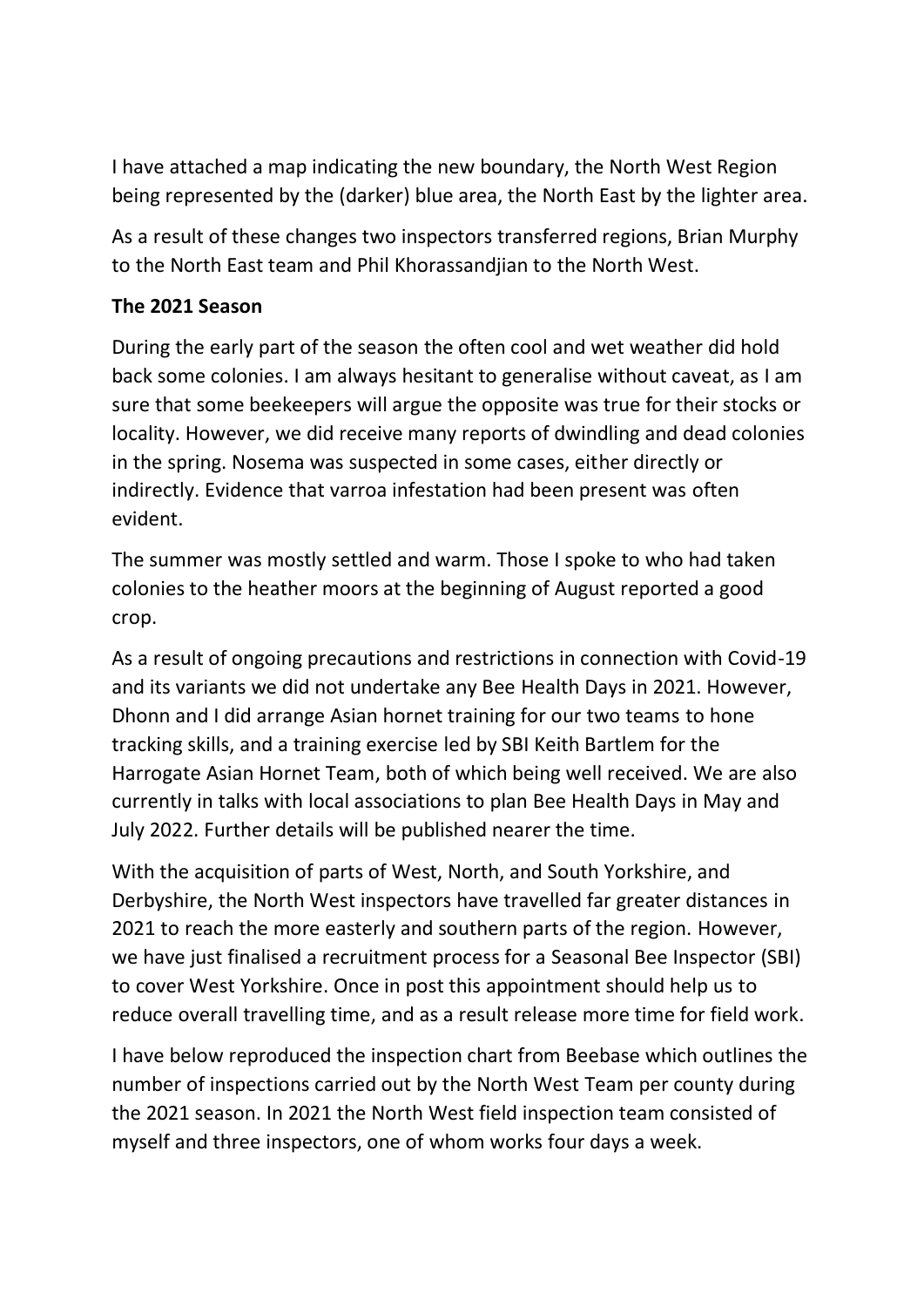| <b>Region</b>      | <b>County</b>      | <b>Colonies Inspected</b> |             |  |
|--------------------|--------------------|---------------------------|-------------|--|
|                    |                    | <b>Total</b>              | <b>Dead</b> |  |
| North-West-England | Cheshire           | 100                       | 3           |  |
|                    | Cumbria            | 200                       | 2           |  |
|                    | Derbyshire         | 618                       | 17          |  |
|                    | Greater Manchester | 44                        | 6           |  |
|                    | Lancashire         | 160                       | 3           |  |
|                    | Merseyside         | 142                       | 11          |  |
|                    | West Yorkshire     | 606                       | 15          |  |

## **NBU Staff Changes**

At the end of the 2021 season SBI John Zamorski retired. John had joined the NBU as a Bee Inspector in 2010 mostly covering Lancashire. He was an invaluable member of the North West Team. Since 2019 John had been supporting the NBU with office-based tasks, taking a significant role in staff training, imports, and with Asian hornet triage. Not only will his experience and knowledge be missed by the North West Team, but by the whole of the NBU. We wish him a happy retirement.

Across the wider NBU further staff changes have or will take place before next season. Colin Pavey, the RBI for the Western Region, and Keith Morgan the RBI for the Eastern Region both retired in 2021. Colin has been replaced by RBI Jon Axe, and Pete Davies has moved from being RBI of the Southern Region to RBI of the Eastern Region.

As part of the review mentioned earlier in this report, Southern Region is now 'Central Region' and will be covered by RBI John Geden. In Wales RBI Frank Gellatly will retire in early 2022, Maggie Gill has been appointed to succeed him.

Finally, from January 2022 RBI Dhonn Atkinson will be covering the National Bee Inspector (NBI) role whilst Cristina Ruiz is on maternity leave. At the time of writing Dhonn's temporary replacement has not been identified.

From 1st April 2022, you can use the post code search on the contacts page of BeeBase to check for your local SBI, who can be contacted from the beginning of April until the end of September.

During the winter period of October to March please direct all enquiries to the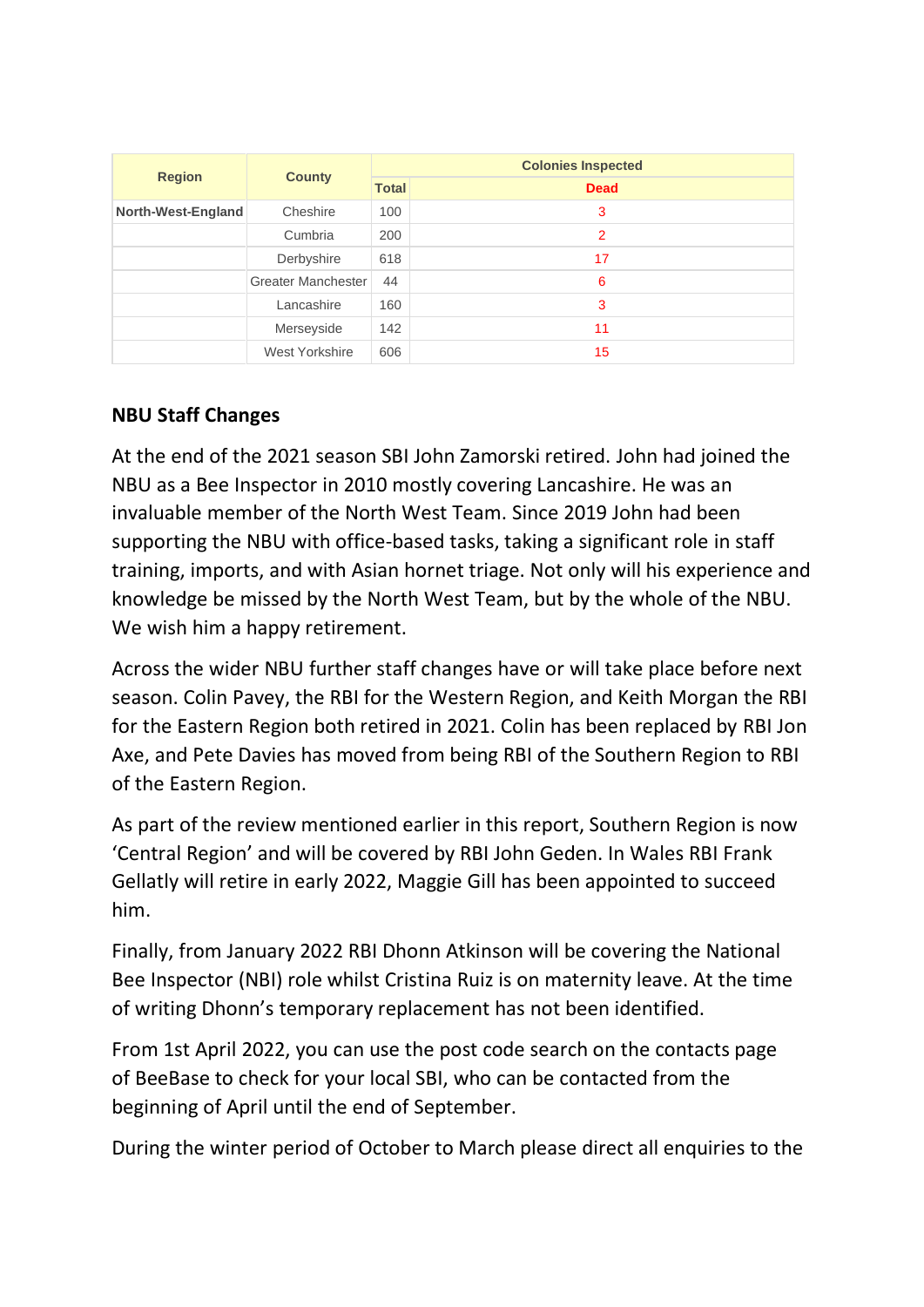## RBI ( Beebase - [Beekeeping information resource for Beekeepers](https://www.nationalbeeunit.com/public/Contacts/contacts.cfm)  [\(nationalbeeunit.com\)](https://www.nationalbeeunit.com/public/Contacts/contacts.cfm) .

#### **Notifiable Disease**

#### **American Foulbrood**

| <b>County</b>      | 10 km Squares where AFB<br><b>Found</b> | Area Name           | <b>Number of Colonies</b><br><b>Infected</b> | <b>Month AFB</b><br><b>Found</b> |
|--------------------|-----------------------------------------|---------------------|----------------------------------------------|----------------------------------|
| North Yorkshire    | <b>SE04</b>                             | <b>KEIGHLEY</b>     |                                              | <b>August</b>                    |
| South<br>Yorkshire | <b>SK38</b>                             | UN-<br><b>NAMED</b> |                                              | <b>August</b>                    |

#### **European Foulbrood**

| <b>County</b>         | 10 km Squares EFB<br><b>Found</b> | <b>Area Name</b>  | <b>Number of Positive EFB</b><br><b>Diagnoses</b><br>(including re-currents) | <b>Month EFB</b><br><b>Found</b> |
|-----------------------|-----------------------------------|-------------------|------------------------------------------------------------------------------|----------------------------------|
| Derbyshire            | <b>SK28</b>                       | <b>BAMFORD</b>    | 1                                                                            | April                            |
| Derbyshire            | <b>SK28</b>                       | <b>BAMFORD</b>    | 3                                                                            | July                             |
| Derbyshire            | <b>SK33</b>                       | <b>DERBY</b>      | $\overline{2}$                                                               | April                            |
| Derbyshire            | <b>SK34</b>                       | <b>BELPER</b>     | $\mathbf{1}$                                                                 | April                            |
| Derbyshire            | <b>SK35</b>                       | WHATSTANDWELL     | $\mathbf{1}$                                                                 | May                              |
| Derbyshire            | <b>SK35</b>                       | WHATSTANDWELL     | $\mathbf{1}$                                                                 | June                             |
| Derbyshire            | <b>SK43</b>                       | <b>BORROWASH</b>  | $\overline{7}$                                                               | May                              |
| Derbyshire            | <b>SK43</b>                       | <b>BORROWASH</b>  | $\overline{4}$                                                               | June                             |
| South<br>Yorkshire    | <b>SE50</b>                       | <b>BENTLEY</b>    | $\overline{2}$                                                               | July                             |
| South<br>Yorkshire    | <b>SE50</b>                       | <b>BENTLEY</b>    | 1                                                                            | August                           |
| South<br>Yorkshire    | <b>SK28</b>                       | <b>UN-NAMED</b>   | $\overline{2}$                                                               | July                             |
| South<br>Yorkshire    | <b>SK38</b>                       | <b>UN-NAMED</b>   | 2                                                                            | May                              |
| South<br>Yorkshire    | <b>SK38</b>                       | <b>UN-NAMED</b>   | $\overline{2}$                                                               | August                           |
| South<br>Yorkshire    | <b>SK59</b>                       | <b>CARR</b>       | $\mathbf{1}$                                                                 | June                             |
| <b>West Yorkshire</b> | <b>SE12</b>                       | <b>BRIGHOUSE</b>  | $\mathbf{1}$                                                                 | April                            |
| West Yorkshire        | <b>SE23</b>                       | <b>WEST LEEDS</b> | $\mathbf{1}$                                                                 | April                            |
| West Yorkshire        | <b>SE23</b>                       | <b>WEST LEEDS</b> | 13                                                                           | May                              |
| West Yorkshire        | <b>SE23</b>                       | <b>WEST LEEDS</b> | 8                                                                            | August                           |

It can be seen from the above charts that the disease found in 2021 is in the new area acquired after the boundary moved east into Yorkshire and Derbyshire.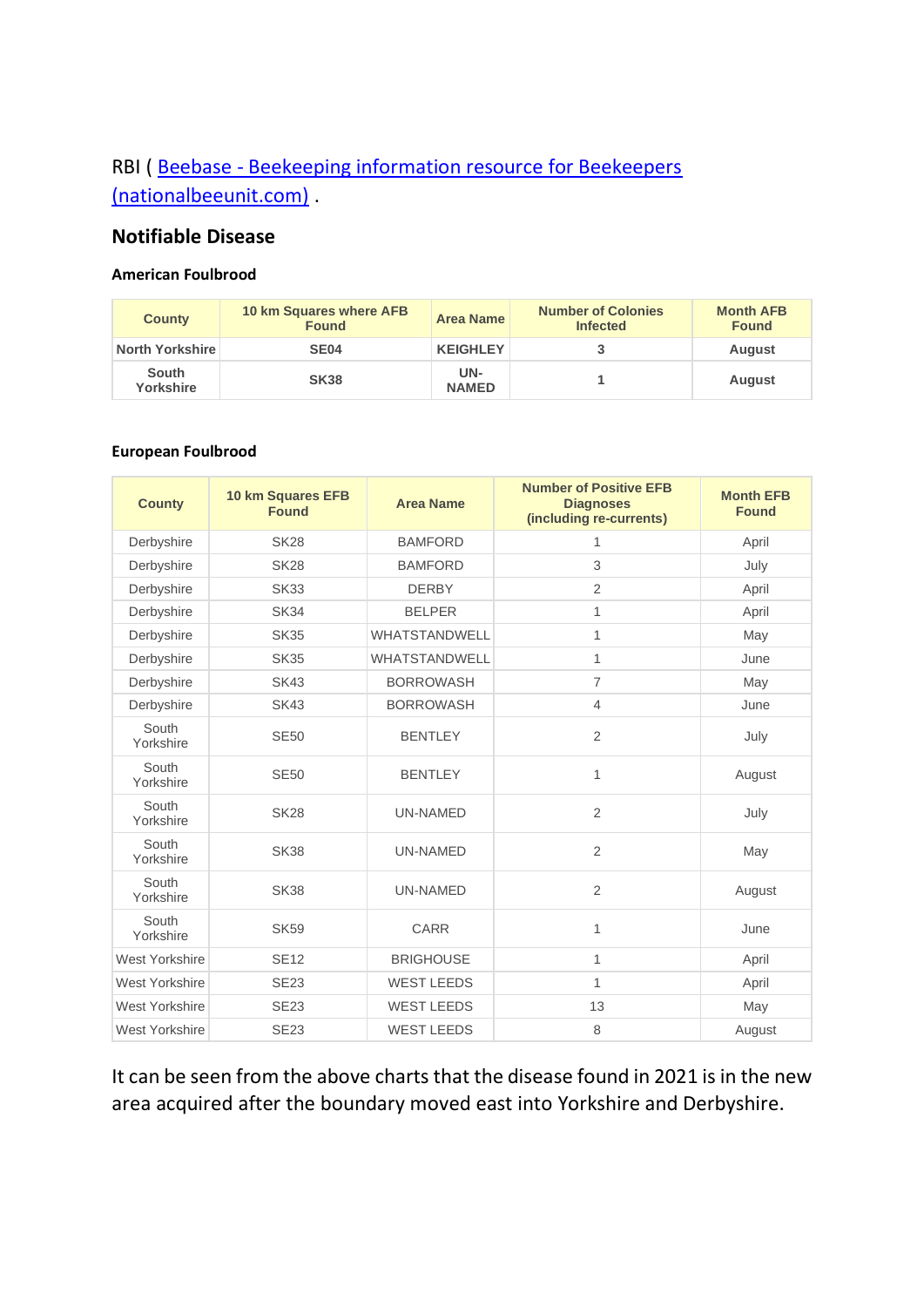The NBU has a Red/Amber priority list meaning that our inspections are directed to areas of objectively calculated risk, so naturally our focus in 2021 has been the newly acquired territory. I am, however, very aware that disease can appear anywhere so this will be a consideration when planning the 2022 inspection strategy.

SBIs are given areas by 10k squares based on OS mapping. The border between regions is therefore not a linear border, mosaic-like squares hence there being some overlap.

I sometimes get asked how 10k squares are identified by the above references. You can work-out your own 10k square by taking a ten-digit OS map reference at your apiary and using the first and sixth number after the two letters. For example, if your OS map reference is SD**1**1111**2**2222, the 10k square will be SD12.

Being able to identify areas with previously recorded foulbrood is a useful tool so these lists, including for previous years, are on Beebase in the disease mapping section. However, if a grid square is not present it does not mean there is no disease within 10K as some squares are not listed but border those that have confirmed cases, and another consideration is disease may be present but not yet discovered. All these charts can do is inform where positive discoveries have been made. This can be useful if considering the movement of bees or collecting swarms, but it is best practice to assume a disease risk in every case and take appropriate precautions.

The disease mapping available to inspectors is based radial distance from incidents, but we can only use 10k squares for public use to prevent the identification of individual beekeepers.

One interesting joint initiative by the North West and North East Regions has been to take swabs from beekeepers' vehicles whilst dealing with foulbrood outbreaks. This was undertaken in specific cases where European Foulbrood (EFB) was found across apiaries.

In the three outbreaks where swabs were taken live EFB bacteria was found on a steering wheel and other dashboard controls, on a beekeeper's toolbox and in the area where colonies and equipment were carried for transportation. We cannot do this routinely but are able to use these findings to highlight the importance of biosecurity, the cleaning of equipment between colonies, and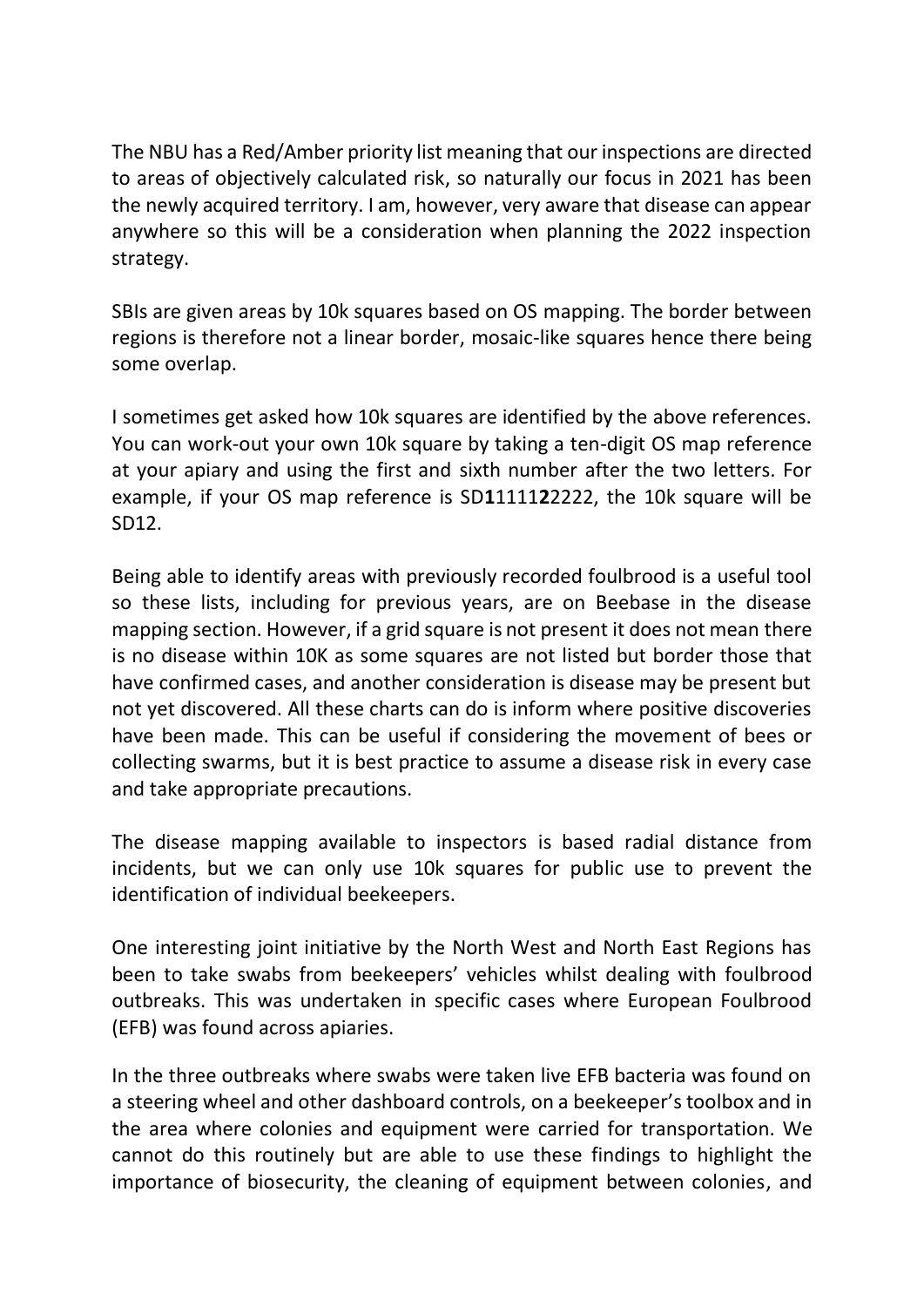barrier management. Whilst in these cases EFB was the issue of concern, it shows how easily diseases in general can be spread by beekeepers. Guidance documents are available on Beebase with regards to apiary hygiene which I would encourage you to be aware of.

It is also worth mentioning that we treat 'call-outs' by beekeepers for suspected foulbrood as priority 'Red' inspections. If you suspect the presence of foulbrood, it is a legal obligation to inform the bee inspectorate. It is a free service so you will not be charged, even if we visit and deal with a confirmed incident. It is good practice to have a smartphone/camera with you at inspections so you can take pictures of anything suspicious. These can then be emailed to your SBI or me for an opinion before attendance.

### **BeeBase Registration and Association Membership Lists**

I would like to emphasise how essential it is that all apiaries are registered on BeeBase so that we can identify any at risk of notifiable disease or an incursion of an exotic pest into the UK and target control measures effectively. Self-registration is free via the link at Beebase - [Beekeeping information](https://www.nationalbeeunit.com/public/register.cfm)  [resource for Beekeepers \(nationalbeeunit.com\)](https://www.nationalbeeunit.com/public/register.cfm) or you can register by contacting the NBU office on 0300 303 0094 or your RBI. All beekeepers registered on BeeBase with a current email address will receive an automatic email alert if disease is found within 3km of the registered apiary. If you are selfregistered, please ensure that you keep your apiary records up to date or contact one of us if you are unsure. Self-registration is recommended as it also gives beekeepers secure password protected access to personal details and inspection records.

Your association can send us their list of members if they wish but can only do so if they satisfy the requirements of the General Data Protection Regulation (the Information Commissioner's Office (ICO) website provides guidance on best practice).

These lists are extremely useful to us as they allow us to identify new beekeepers and to update contact details for existing beekeepers. We use our database every day to prioritise our notifiable disease inspections. An up-to-date list is something that will be hugely important if we are unfortunate enough to find Small Hive Beetle (SHB) in the North of England.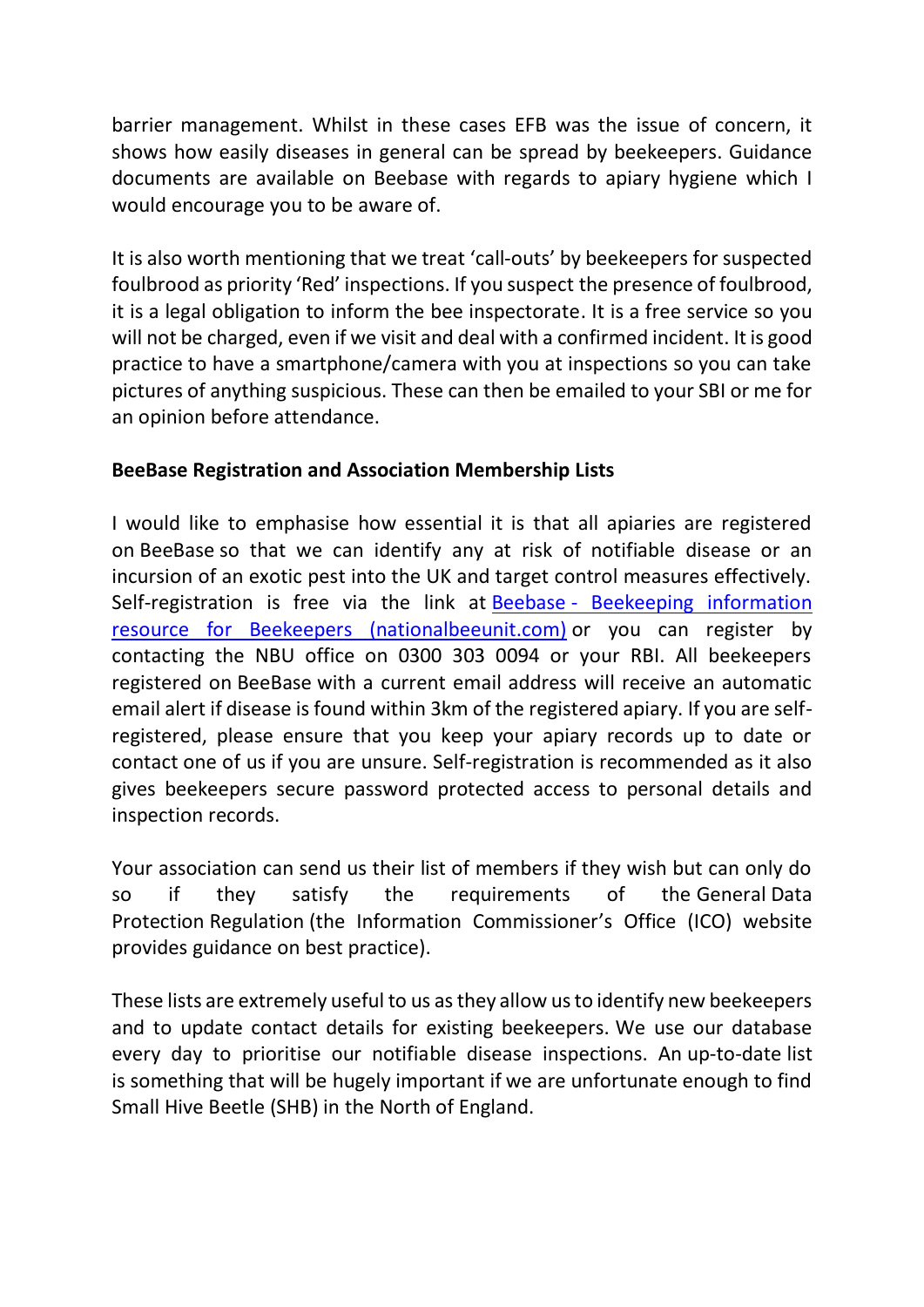### **Surveillance of Small Hive Beetle (SHB) in Italy in 2021**

Information from the National Reference Laboratory for Apiculture in Italy below, updated in September 2021, shows surveillance for Small Hive Beetle in Sicily with no positives found again this year. Meanwhile in the Calabria region on the mainland, two positive apiaries and five positive sentinel nuclei have been found, their website documents a total of thirty-seven adult beetles found this year.



#### **Asian Hornet (***Vespa velutina nigrithorax***)**

On Wednesday 6th October, a beekeeper in the Ascot area of Berkshire filmed live insects near a hive. He captured a sample and reported the sighting using the using the free 'Asian Hornet Watch' app.

The insects were confirmed as Asian hornets. After mounting a track and trace operation in the area, the nest was found in a poplar tree and was destroyed on Monday 11th October. It measured approximately 35cm in diameter, the largest nest found to date in England.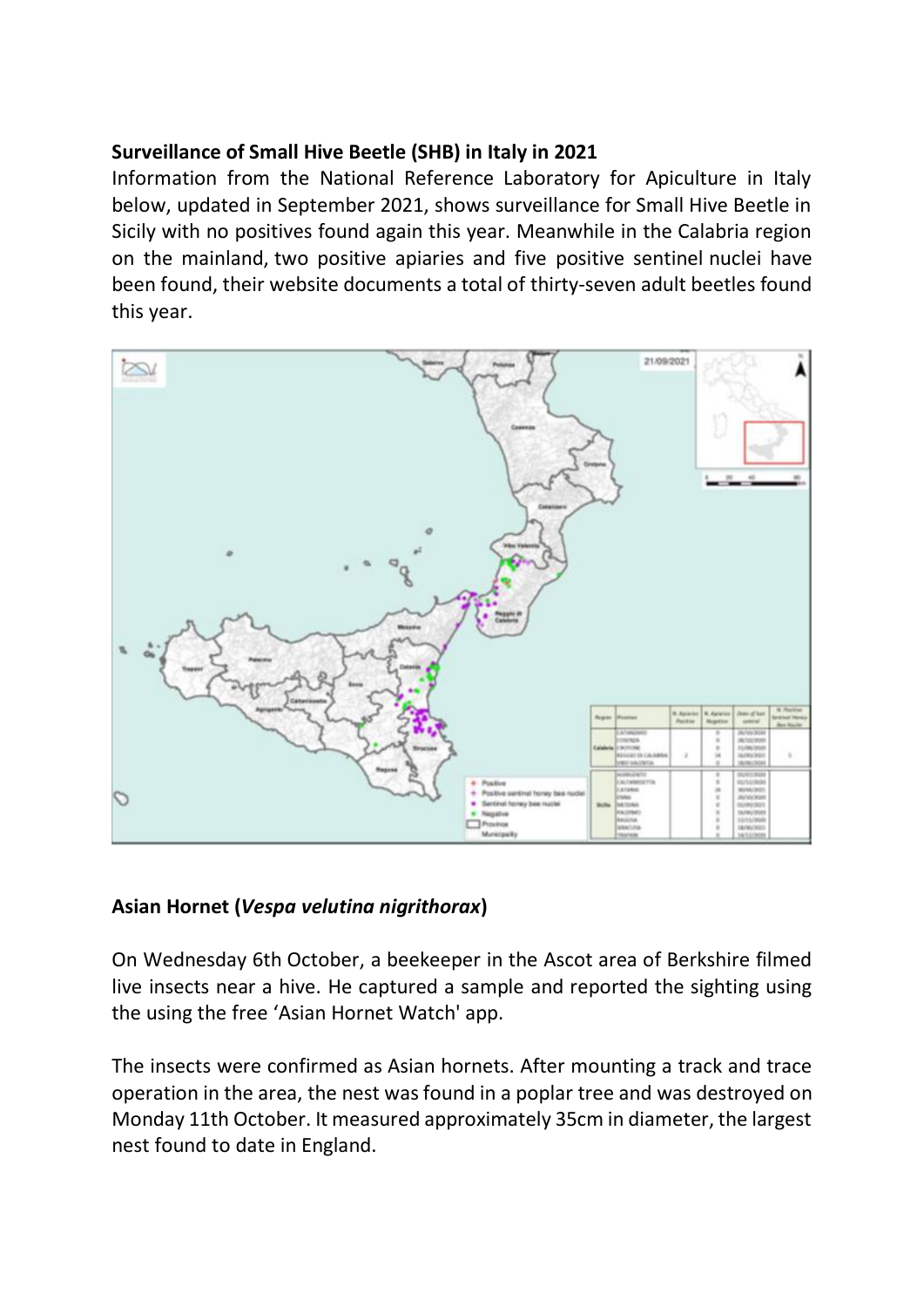Monitoring continued in the area supported by local Asian Hornet Teams (AHTs). This involved residual trapping and surveillance and was carried out daily for three weeks following the destruction of the nest. When nothing was seen or caught for seven days the traps were removed and the local AHTs and beekeepers were asked to remain vigilant.

This success was followed three weeks later by another report of Asian Hornets feeding on nectar on garden plants in the Buckland area of Portsmouth. The report via the Asian Hornet Watch App on the morning of Friday 29th October was accompanied by clear photographs. NBU inspectors followed up the sighting quickly, being on site by 2pm that afternoon. An Asian hornet nest was then located in a Norway Maple tree on Saturday 30th October shortly after midday and it was destroyed early Sunday evening 31st October. The nest was subsequently sent to FERA Science Ltd for analysis and monitoring continued in the area supported by local beekeepers.

An NBU tracking App has been developed for the inspectorate which has been used successfully during the 2021 outbreaks. The App can track hornet flight lines and record positions of bait stations and traps. It has been proved to be an asset when dealing with incidents.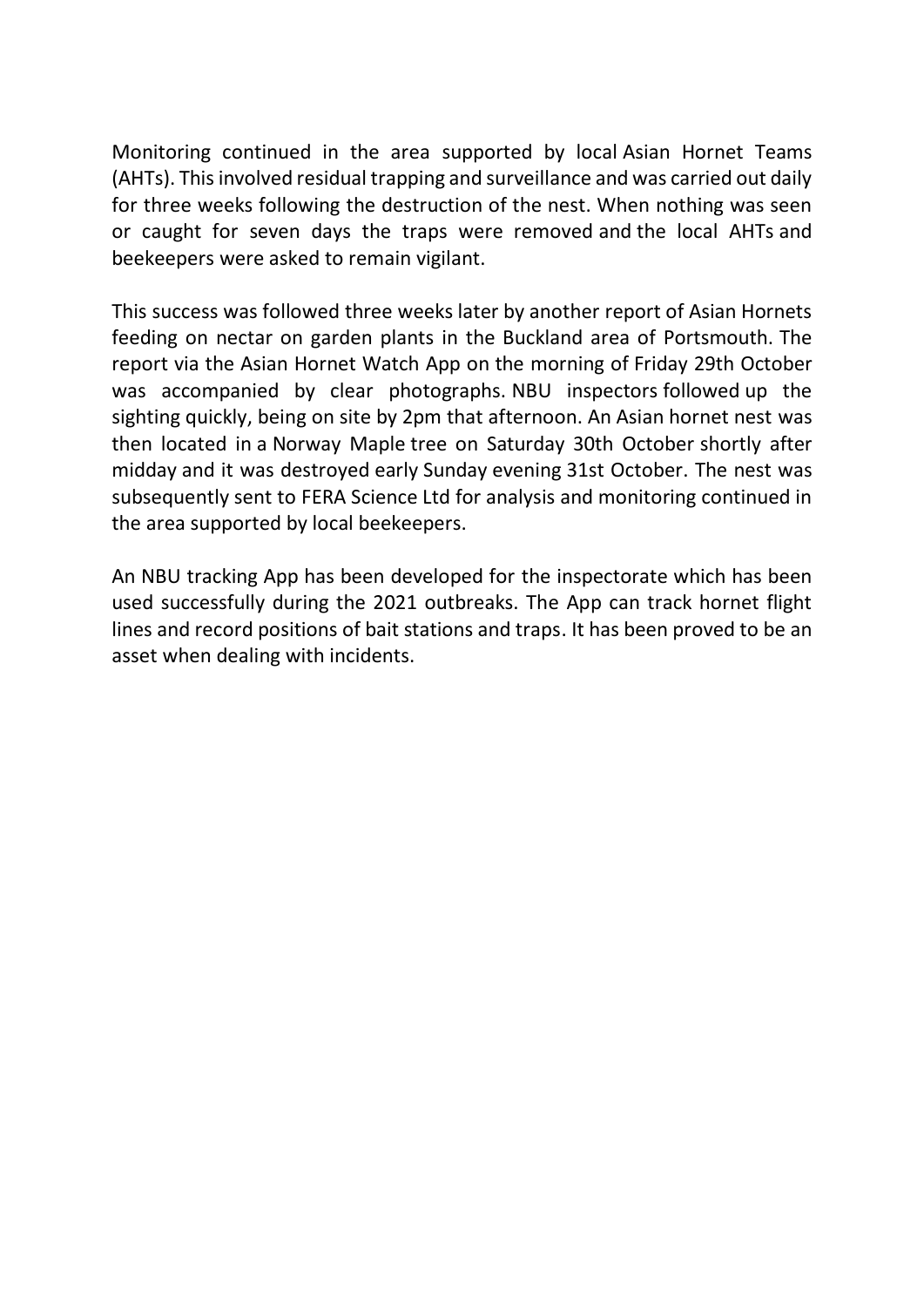

*October 30th in Portsmouth*



*Asian hornet nest found Track and trace mapping app*

If you have a smartphone, please make sure you download the free Asian Hornet Watch iPhone or Android App and familiarise yourself with what the hornets and similar insects look like. It is a bit late for this season but in the future keep a look out on late summer flowering plants such as ivy where the hornets (and other insects) forage on the flowers. Report suspected sightings using the 'Asian Hornet Watch' app, or by filling out an online report form, or by emailing [alertnonnative@ceh.ac.uk](mailto:alertnonnative@ceh.ac.uk) or contact the NBU.

#### **Varroa**

Varroa continues to be a challenge, it is responsible for many colony losses each year, however its incidence varies across the country and depends very much on its management**.** Out in the field inspectors have found that the general level of knowledge amongst beginners about how to manage varroa was poor, not helped by the lack of BKA training due to the pandemic. We felt that many knew of treatments, but not much detail about them, which is something we hope to cover in our bee health events next year.

It is strongly advised that beekeepers regularly monitor mite levels as part of the management of their colonies and act if they reach damaging levels. Control can be achieved by using biotechnical methods and/or authorised products as directed by the manufacturer.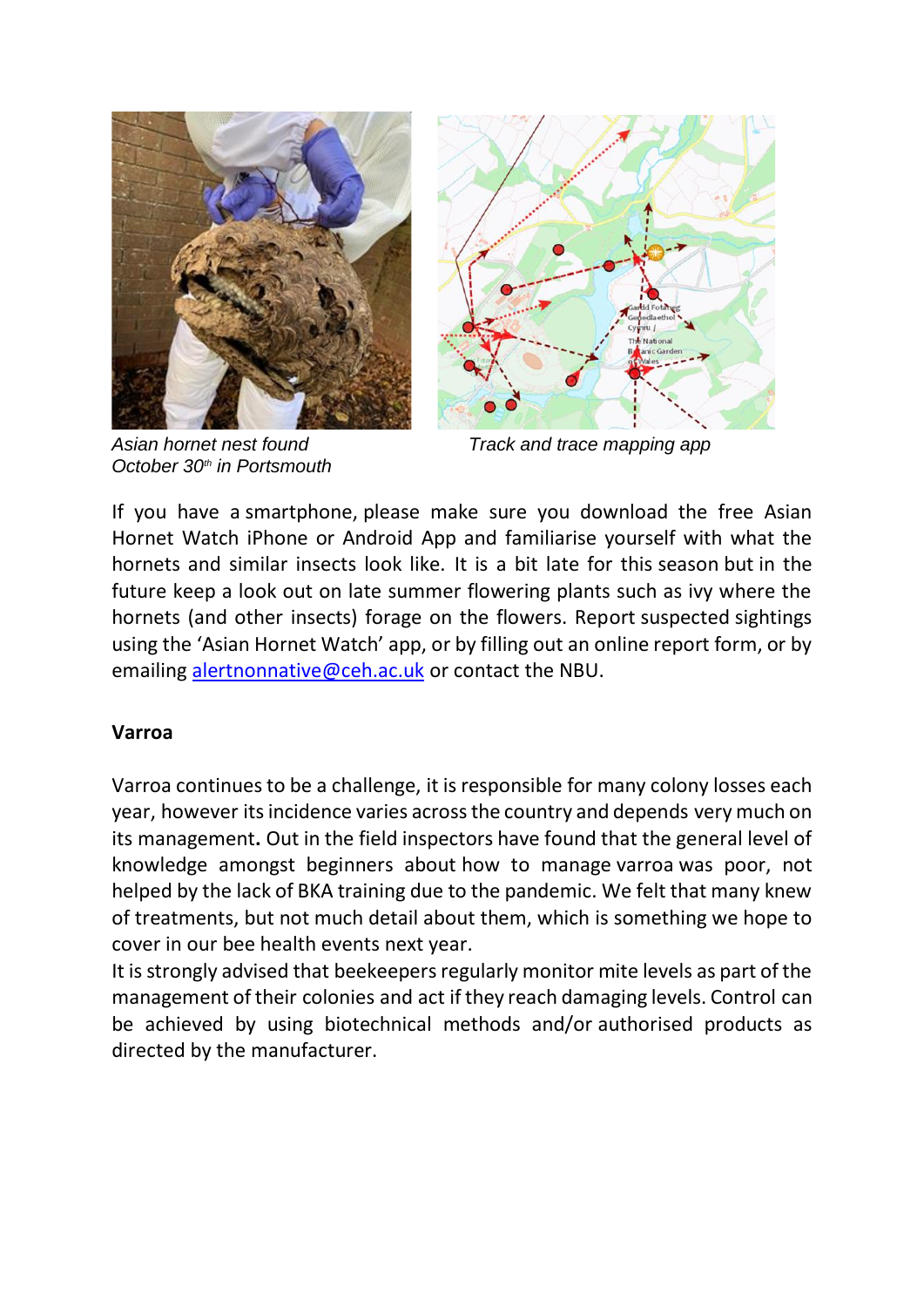The manufacturers of the authorised treatments spend a great deal of time formulating how they should be used to ensure the maximum efficacy. Please ensure that when using treatments that the manufacturer's instructions are strictly followed to achieve the greatest benefit from the product. It is also worth noting that some treatments, such as those that are thymol or formic acid based are affected by temperature. Strips such as those containing Amitraz need to be placed correctly in the brood chamber in line with instructions, for maximum effect. There is a new authorised varroa product - Formicpro 68.2g Beehive Strips for Honeybees which is listed on the Veterinary Medicines Directorate website [Product Information Database -](https://www.vmd.defra.gov.uk/ProductInformationDatabase/search) Search (defra.gov.uk)

Most beekeepers will complete two treatments at specific times in the year. The first after taking the honey off and checking for stores, often a thymolbased treatment starting in August, which promotes healthy winter bees. Secondly a winter treatment with an oxalic acid-based product in December, when there is little or no brood, keeping mite numbers low as new brood is normally starts being produced in the spring. Both of these active ingredients don't induce resistance in mites through regular use, unlike some harder chemicals.

The rule of thumb is to have colonies going into winter with low mite numbers and likewise going into the spring. Treatments performed too late in the season, e.g., late September, will often be less effective, resulting in winter bees being weakened by the varroa mites feeding on them. As inspectors we often see colony mortality in the winter or early spring as a result of poor varroa management.

There is a legal requirement that the use of any medicines is recorded, and these records must be kept for a minimum of five years.

Full details can be found on Beebase along with free fact sheets including the 'Managing Varroa' booklet. Beebase - [Beekeeping information resource for](https://www.nationalbeeunit.com/index.cfm?pageid=93)  [Beekeepers \(nationalbeeunit.com\)](https://www.nationalbeeunit.com/index.cfm?pageid=93)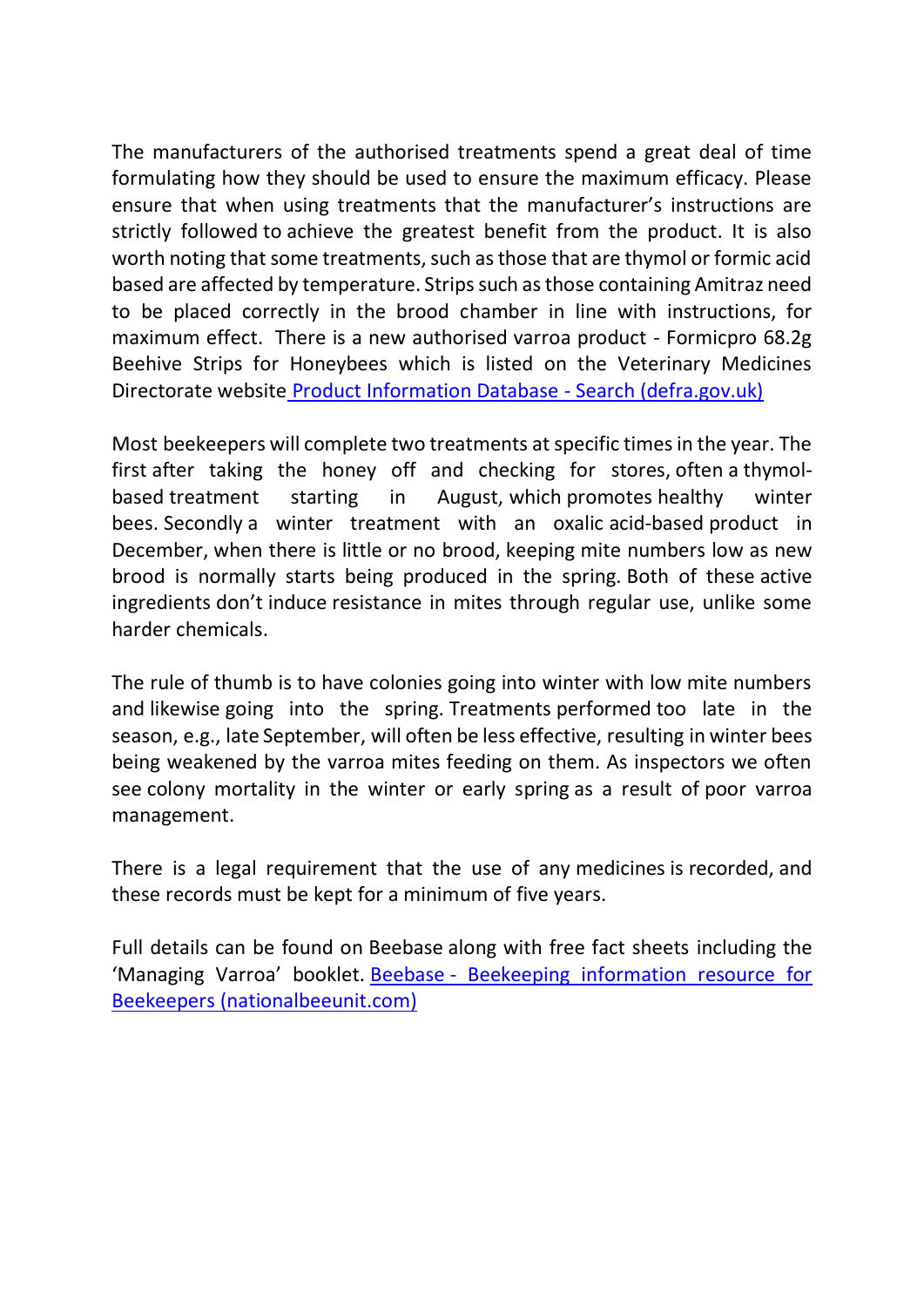#### **Imports and Exports**

The UK is now considered a Third Country by the EU and similarly all EU member states are now considered a Third Country by the UK, so Third Country rules apply for both imports and exports.

#### IMPORT of Honey Bees

Honey bees imported from a third country must be accompanied by an appropriate export health certificate (EHC) from the Third country. This must be issued by the Third Country's Competent Authority or their Official Certifier. Currently only the import of Queens (in cages with attendant workers) is permitted under Third Country rules, except from New Zealand where the import of packages of bees is also permitted.

Importers wishing to import bees from a listed third country must comply with the import requirements. Importers must notify all imports in advance via the IPAFFS system (Import of Products, Animals, Food and Feed System). Imports from countries other than EU member states must enter via a Border Control Point (BCP). Until March 2022 imports from EU member states will be checked at destination by a Bee Inspector on a risk basis.

The Northern Ireland Protocol sets the principle of unfettered access for Northern Ireland businesses to Great Britain. NI beekeepers may continue to export packages and colonies to the UK. There will be no border checks on consignments despatched from Northern Ireland.

#### EXPORT of Honey Bees

Honey bees exported to a third country must be accompanied by an appropriate health certificate. This is issued by the NBU once the bees to be exported have been inspected and confirmed free from serious notifiable pests and diseases. Currently only the export of Queens (in cages with attendant workers) is permitted under Third Country rules to EU and Northern Ireland.

As Northern Ireland is treated as though it still resides within the EU, movements of bees to Northern Ireland must now be accompanied by a health certificate and the full Third Country export procedure must be followed.